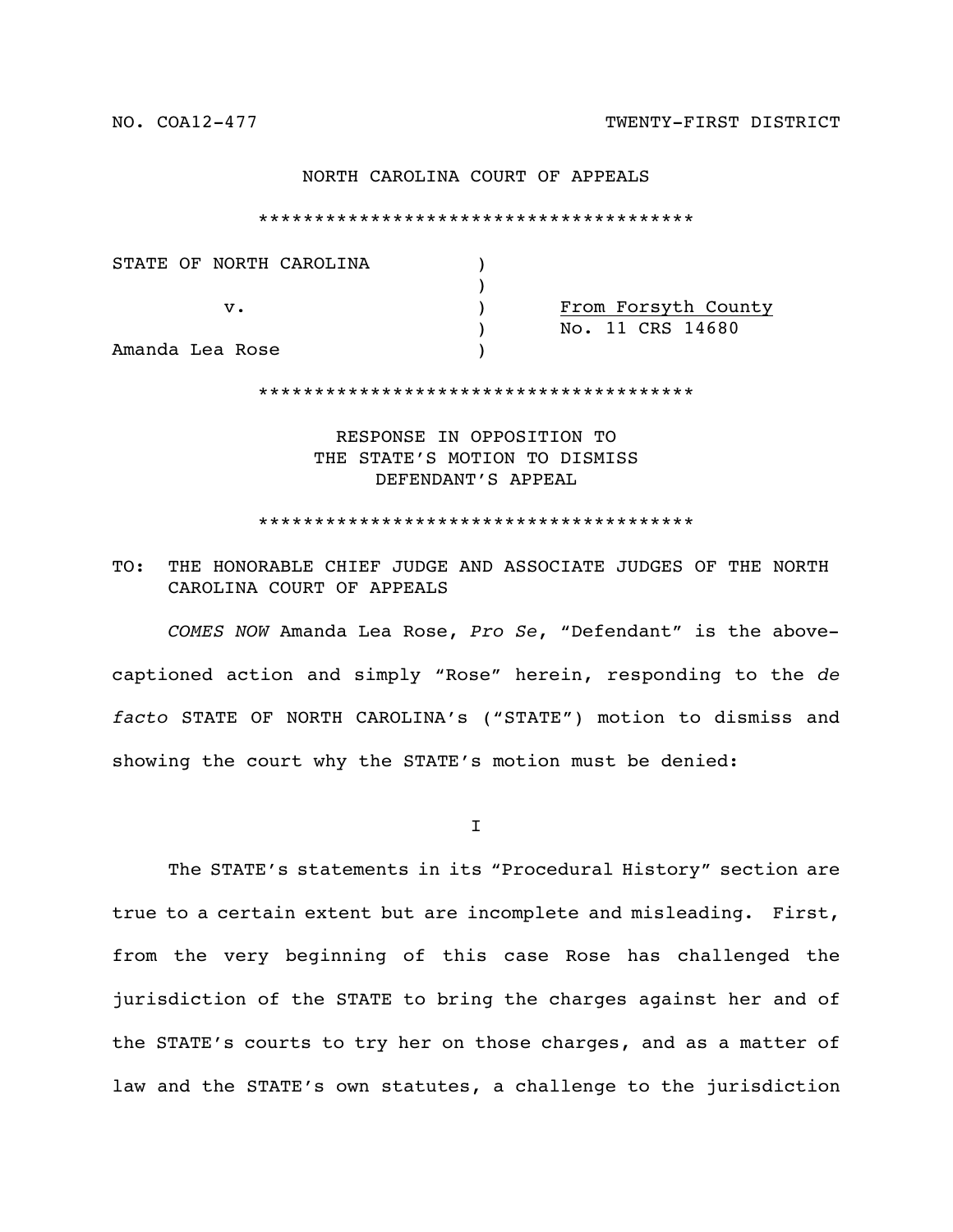of the court may be made *at any time*; *e.g.* N.C. Gen. Stat. § 15A-952(d).<sup>1</sup> Second, Rose's right to appeal the superior court's ruling was an integral part of the superior court plea agreement, specifically preserved by the superior court itself, and that is evidenced by the Transcript of the superior court proceedings:

THE COURT: Every ruling – and I'm not trying to personally  $-$  I say this  $-$  that I make  $-$  every ruling that a superior court judge makes is subject to review by the appellate courts. (T Vol II p 77).

\* \* \*

MS. ROSE: I will enter with — the plea transcript with the stipulations that it does not provide any additional jurisdiction and do so under duress.

THE COURT: Well, I'd rather not put the words "duress" on there because it makes it look like I'm forcing you to do it. You've got the right to have a jury trial. But I'll allow you to sign it that you convey jurisdiction to this court other than what's found by the North Carolina Court of Appeals; that you reserve your right to appeal all rulings entered by this court concerning jurisdiction; and that your signature conveys no additional jurisdiction to the Court. (T Vol II pp 82–83).

\* \* \*

MS. ROSE: At least now I have a format for the record now.

THE COURT: Okay. Fantastic. Do you want to do the transcript?

MS. ROSE: Sure.

THE COURT: Okay. Mr. Taylor [assistant district attorney], could you help her prepare a transcript of

<sup>1</sup> *State v. Sturdivant*, 304 N.C. 293, 283 S.E.2d 719 (1981); *In re R.P.M.*, 172 N.C. App. 782, 616 S.E.2d 627 (2005)); see also N.C. Gen. Stat. § 15A-952(d) ("Motions [in adult criminal proceedings] concerning jurisdiction of the court or the failure of the pleading to charge an offense may be made at any time."). — Taken from *In re* K.J.H., No. COA07-283 (2007).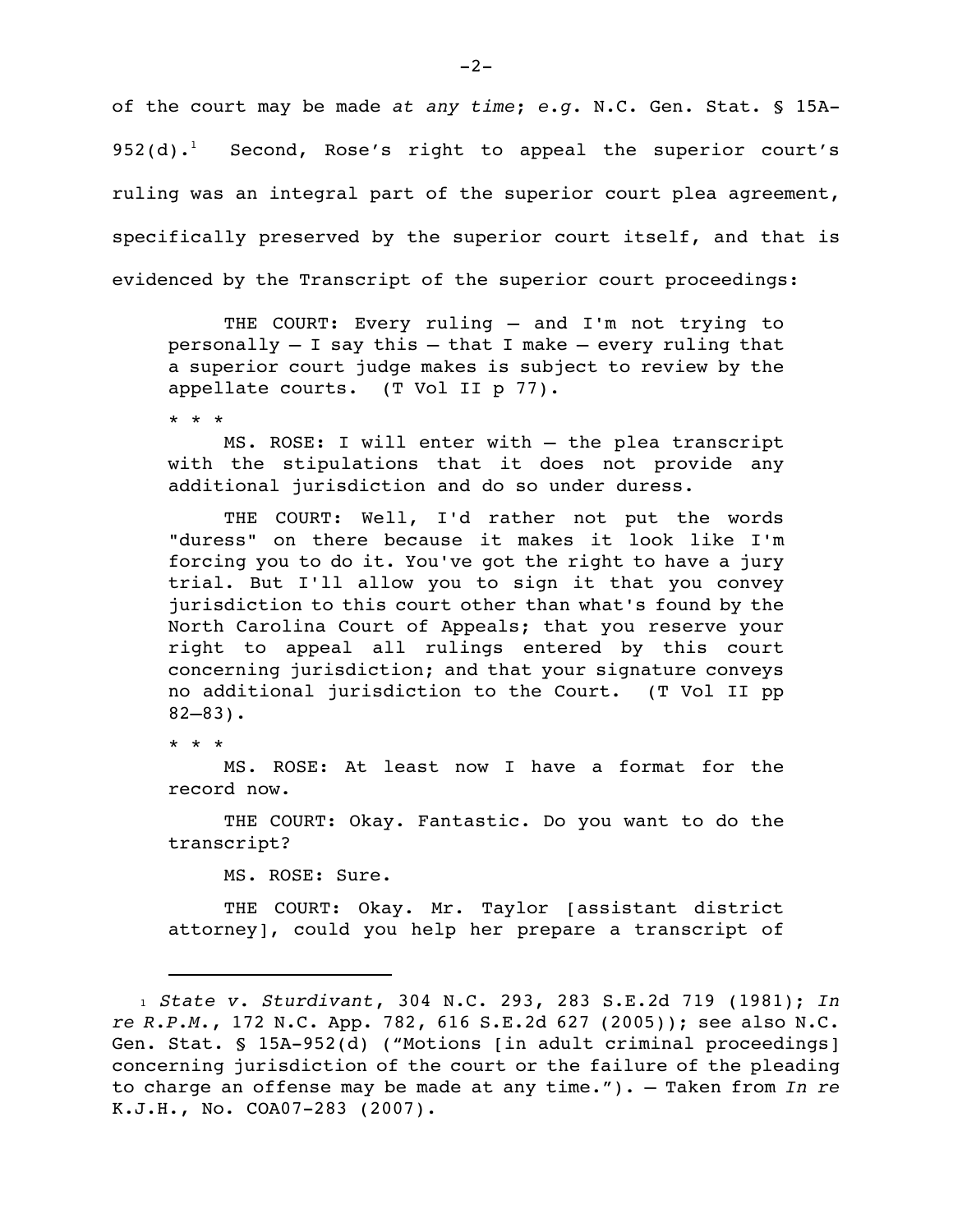plea; could you put on there specifically that the defendant reserves her right to challenge the Court's jurisdictional ruling of the North Carolina Court of Appeals; and, secondly, that the defendant's entry of this transcript of plea does not convey any jurisdiction on the Court, which is not found or confirmed by the North Carolina Court of Appeals?

MR. TAYLOR: Okay. (T Vol II p 85).

\* \* \*

MR. TAYLOR: What I've done in the box for the plea arrangement is try to record as best I can what you said from the transcript as it exists now before anybody signs, other than I'm gonna give the two of you an opportunity to go over whatever terminology you wanna use.

THE COURT: Hold on one second.

THE COURT: Okay. Let's see what it says. "One, state will dismiss expired registration charge."

MR. TAYLOR: She's come into compliance with that.

THE COURT: Fantastic. Wonderful. "Two, defendant enters this plea pursuant to Alford and signs this form under protest and upon condition that this plea will not convey any jurisdiction upon the Court which is not established by any court's rulings concerning jurisdiction." Okay. And we need to —

MR. TAYLOR: Your Honor, if that language is acceptable to Miss Rose, I'll need to reapproach to get her to sign the appropriate part on the form.

MS. ROSE: That is acceptable.

THE COURT: And I've written on the front of it: "Defendant reserves her right to appeal the jurisdictional rulings of this court." Okay. Here you go. (T Vol II pp 82–83).

\* \* \*

THE COURT: . . . Ma'am, do you understand that your plea of guilty or no contest may limit your right to appeal this case?

And I'm specifically putting down here — I put an asterisk after number 10 -- this does not apply to your right to challenge the jurisdictional rulings of this court; that would be more that you -- you might not be eligible to appeal where the highway patrolman, you know,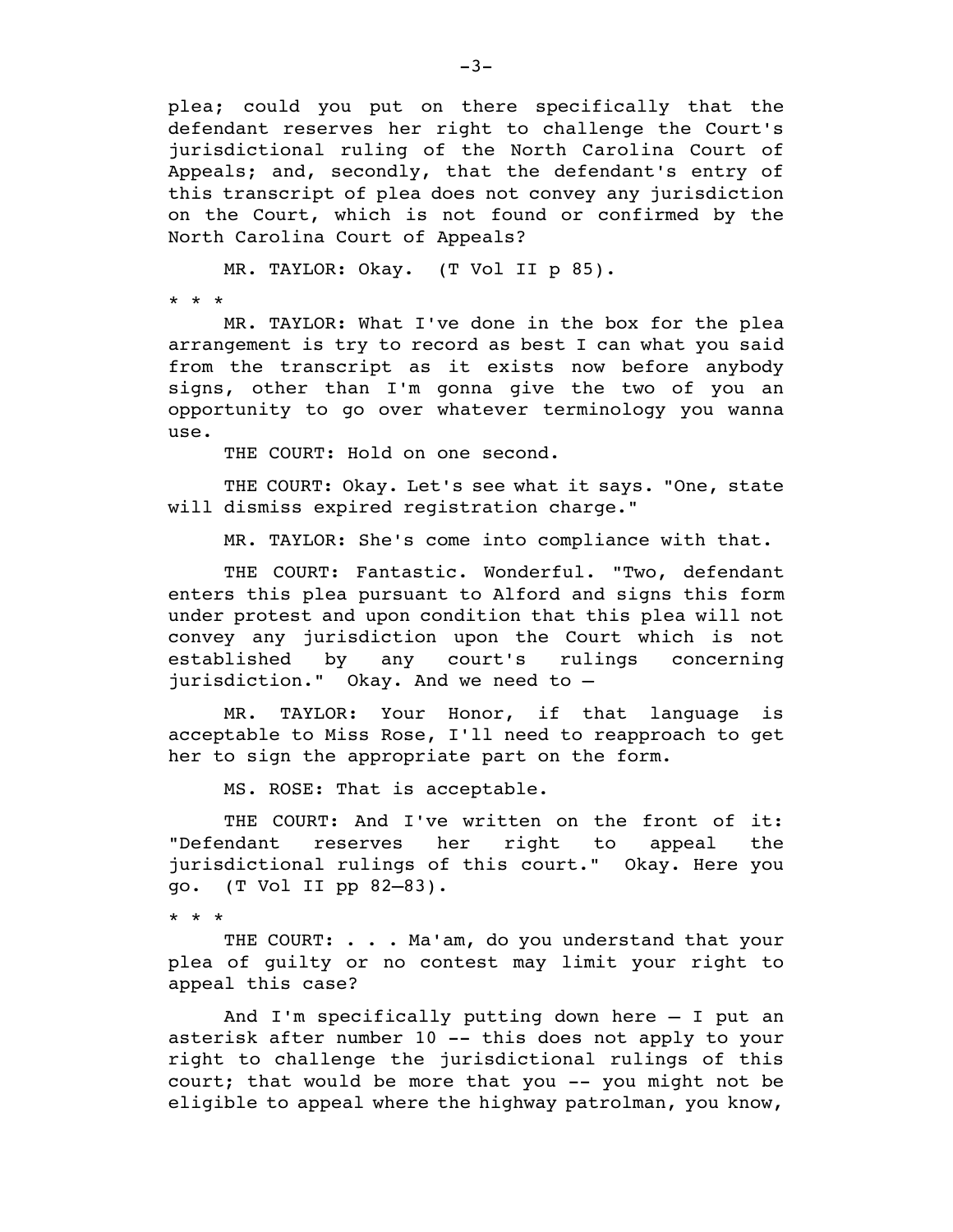did what he was supposed to do while out there that day as opposed to the constitutional underpinnings of your argument.

MS. ROSE: Okay. So that would concern the merits versus constitutionality?

THE COURT: Right.

MS. ROSE: Yes.

THE COURT: Do you understand that your plea of guilty may limit your right to appeal the case?

MS. ROSE: Yes.

THE COURT: And the next one — question 11 revolves around blood evidence or tissue evidence, and there's none in this case. And let the record reflect the Court has put an asterisk after number 10; and at the bottom of this asterisk, the Court has written: "The defendant preserves the right to appeal the jurisdictional rulings of this court." (T Vol II pp 91–92).

Consequently, either the STATE's contention in its "Reasons Why Defendant's Appeal Should Be Dismissed" section that Rose "has no right to appeal the Superior Court's ruling on jurisdiction, nor any of the other proposed issues on appeal, because she pled guilty" is wholly without merit, or superior court judge V. Bradford Long spoke and acted in excess of his authority, in which case the "plea agreement" is null and void, as is the "guilty plea" entered as part of that agreement.

Furthermore, N.C. Gen. Stat. § 15A-1446, Requisites for preserving the right to appellate review, lists statutory provisions for appeal and states in part:

(d) Errors based upon any of the following grounds, which are asserted to have occurred, may be the subject of appellate review even though no objection, exception or motion has been made in the trial division.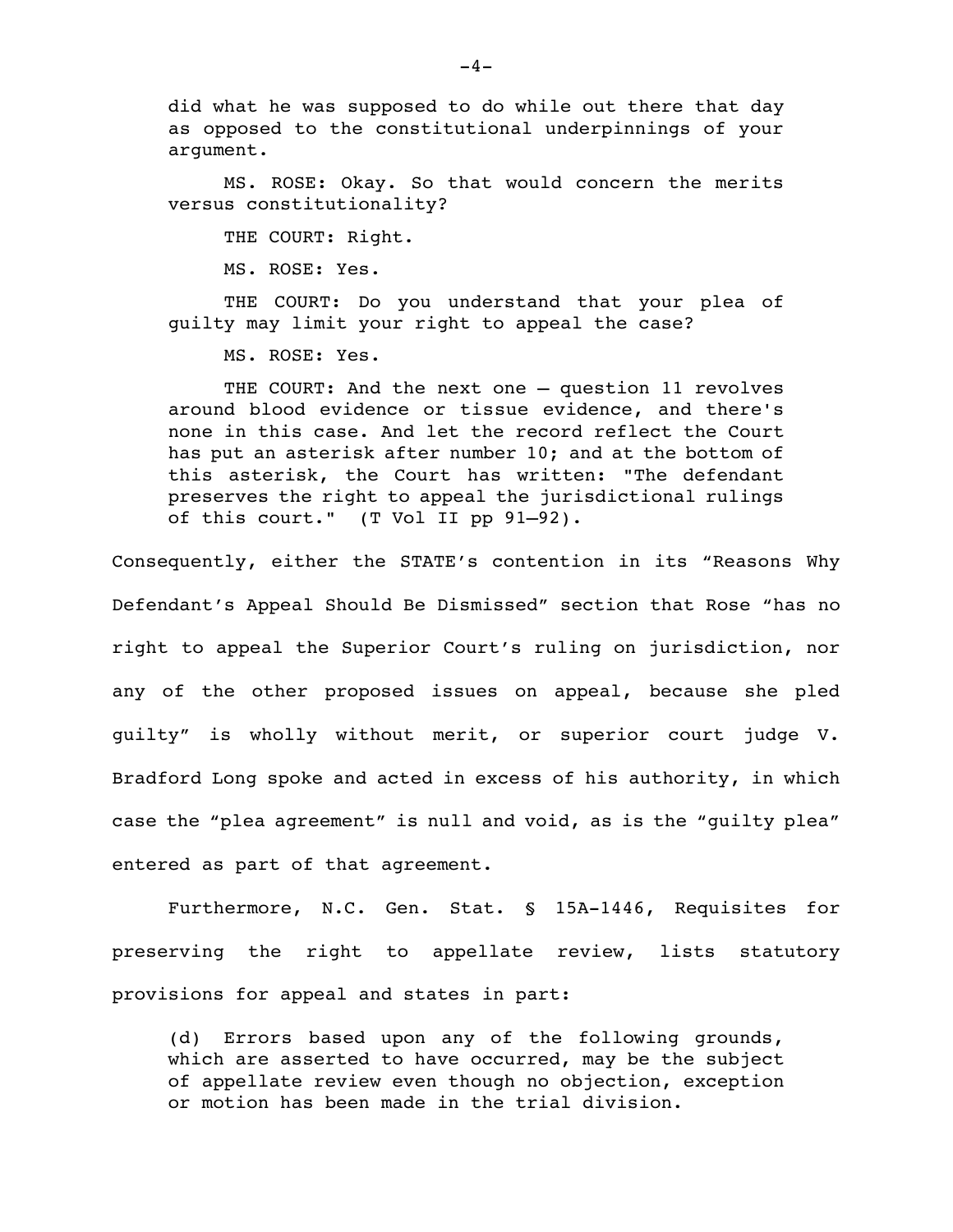(1) Lack of jurisdiction of the trial court over the offense of which the defendant was convicted.

(2) Lack of jurisdiction of the trial court over the person of the defendant.

(3) The criminal pleading charged acts which, at the time they were committed, did not constitute a violation of criminal law.

(6) The defendant was convicted under a statute that is in violation of the Constitution of the United States or the Constitution of North Carolina.

(8) The conduct for which the defendant was prosecuted was protected by the Constitution of the United States or the Constitution of North Carolina.

(16) Error occurred in the entry of the plea.

(17) The form of the verdict was erroneous.

The plea agreement which superior court judge V. Bradford Long approved preserved at the very least the provisions of § 15A- $1446(d)(1)$  and  $(2)$ , and by the same statute  $(S 15A-1446(d))$  they did not even have to be preserved.

## II

Regarding the STATE's argument that Rose omitted certain documents from the record on appeal, Rose could not include in the record documents she did not have because they either do not exist or were not available to her for whatever reason. Also, on more than once occasion the clerk of superior court file-stamped the top page of a stack of several pages rather than all of them. Simply put, Rose included a copy of every document in her possession or which she was able to obtain from others in the record she prepared for this court and also served on the STATE.